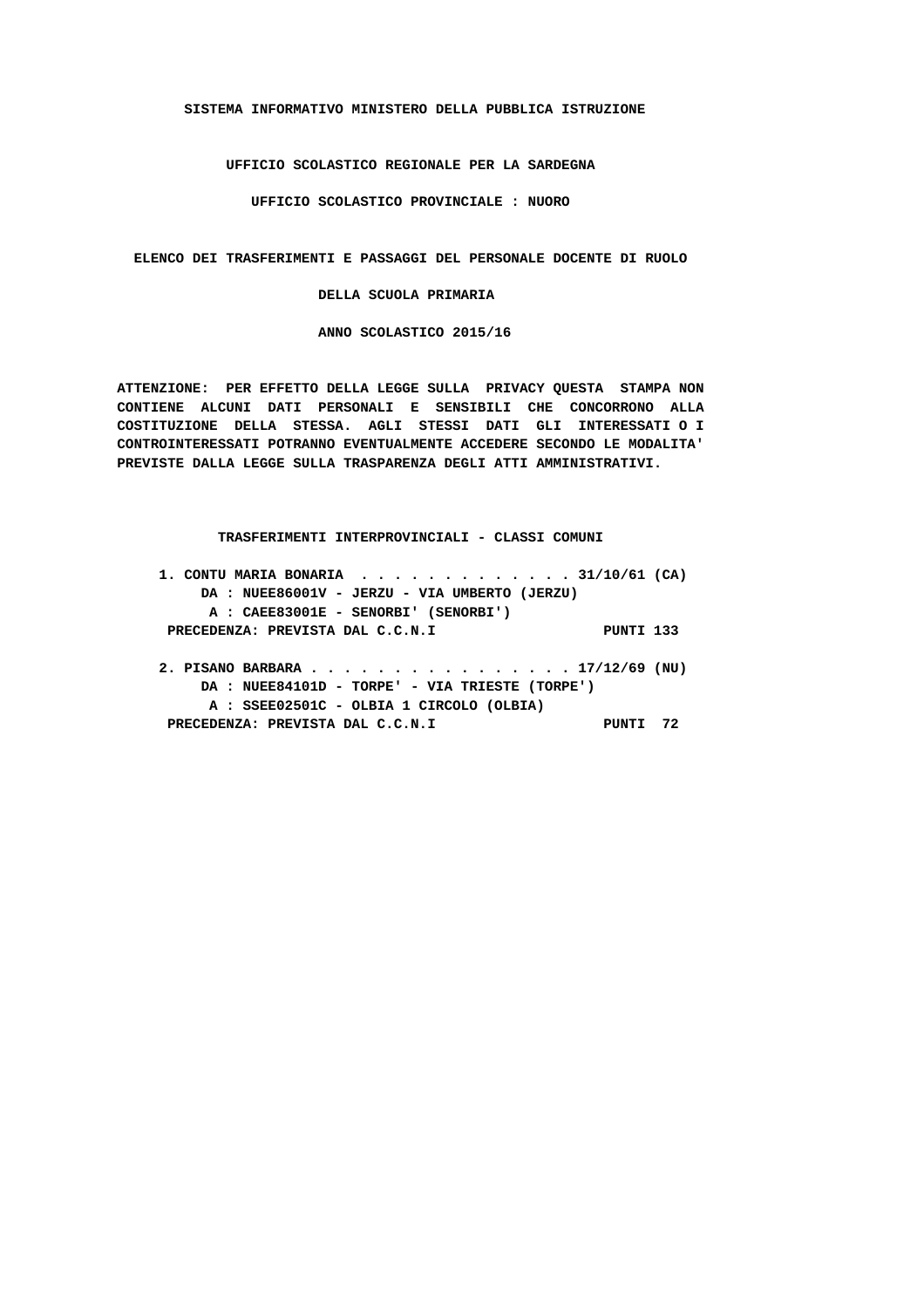**TRASFERIMENTI INTERPROVINCIALI - POSTI DI SOSTEGNO**

 **MINORATI FISIOPSICHICI**

 **1. ANTONELLI LAURA . . . . . . . . . . . . . . . 7/ 9/83 (RM) DA : NUEE830013 - IRGOLI (IRGOLI) A : CAEE875014 - VIA CAGLIARI (DOMUSNOVAS) (DOMUSNOVAS) PUNTI 70 2. TATTI ANTONELLA . . . . . . . . . . . . . . . 14/ 8/72 (CA) DA : NUEE85501B - SCUOLA PRIMARIA ISILI (ISILI) A : CAEE038038 - DIONIGI SCALAS (ASSEMINI) PUNTI 63**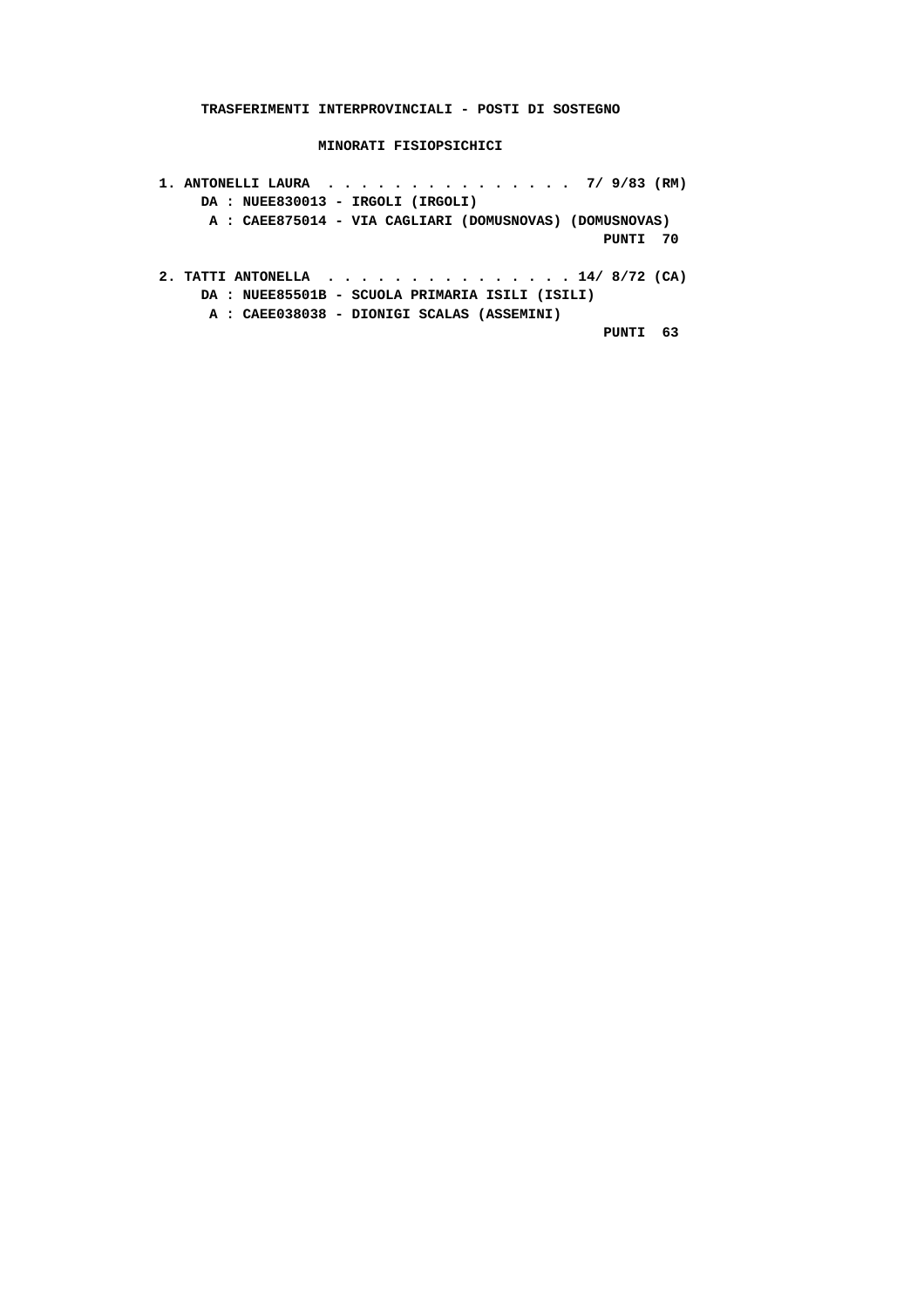#### **PASSAGGI DI RUOLO - CLASSI COMUNI**

 **1. ATZORI ROBERTA . . . . . . . . . . . . . . . . 25/ 1/77 (CA) DA : NUAA855005 - ISILI (ISILI) A : CACT70500L - CENTRO TERRITORIALE (DISTRETTO** PROVENIENZA: SCUOLA DELL'INFANZIA **PUNTI 23**